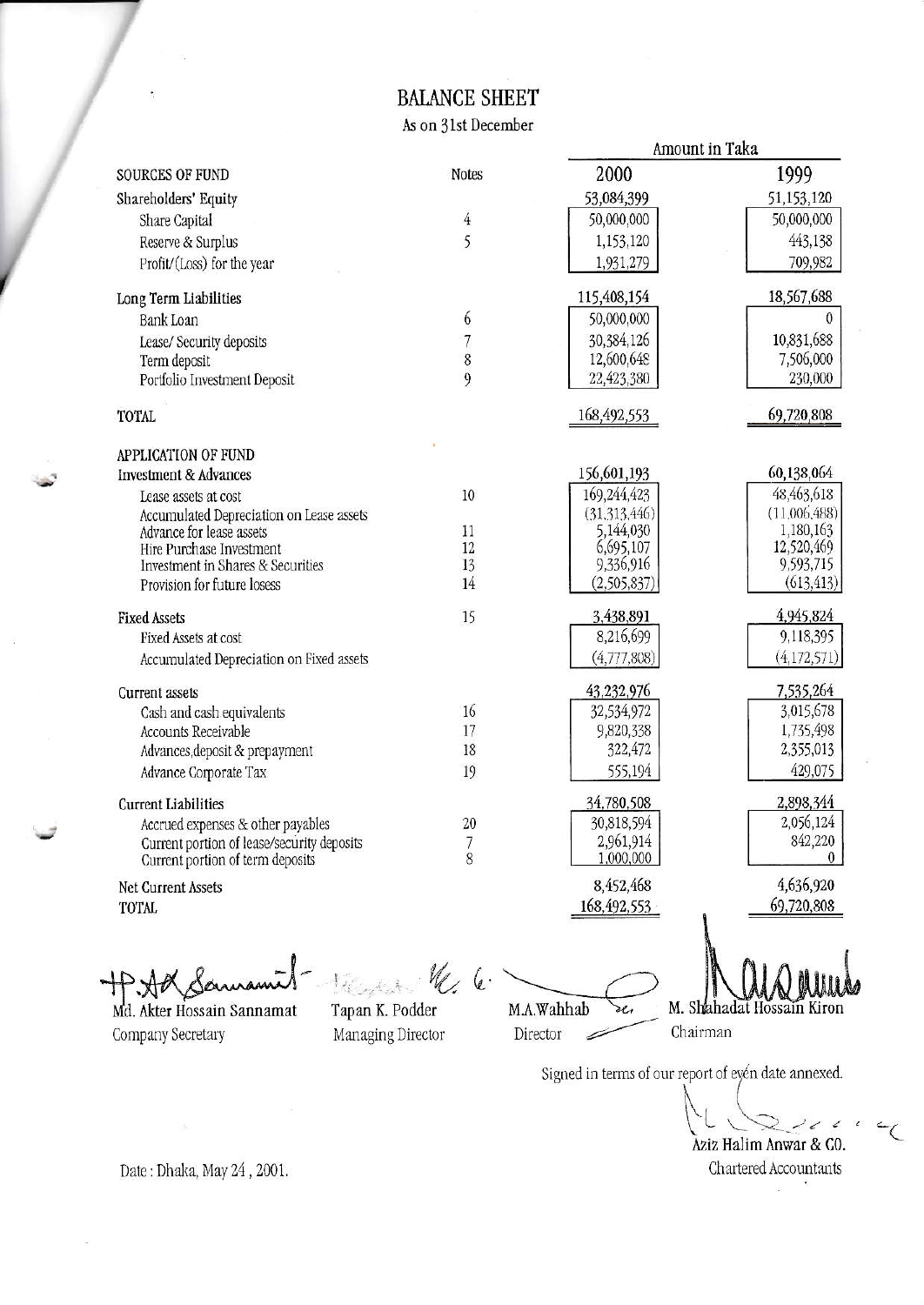## $\begin{array}{c} \textbf{COMBINED PROFIT AND LOSS ACCOUNT}\\ \textbf{For the year ended 31 December} \end{array}$

|                                              |                   |                                                    | Amount in Taka |  |
|----------------------------------------------|-------------------|----------------------------------------------------|----------------|--|
|                                              | <b>Notes</b>      | 2000                                               | 1999           |  |
| Operational Income                           |                   | 38,866,146                                         | 18,847,560     |  |
| Lease rental                                 |                   | 34,573,420                                         | 15,046,570     |  |
| Hire-Purchase Income                         |                   | 2,096,654                                          | 3,230,382      |  |
| Other operational income                     | 21                | 2,196,072                                          | 570,608        |  |
| Operational Expenses                         |                   | 31,569,267                                         | 17,780,740     |  |
| Depreciation on lease assets                 |                   | 22,247,974                                         | 9,144,409      |  |
| Financial expenses                           | 22                | 3,757,337                                          | 3,528,612      |  |
| Management expenses                          | 23                | 5,563,956                                          | 5,107,719      |  |
| Income from Operation                        |                   | 7,296,879                                          | 1,066,820      |  |
| Non-Operational Income                       |                   | 862,146                                            | 1,130,125      |  |
| Income from deposits                         | 24                | 845,218                                            | 1,088,157      |  |
| Income from others sources                   |                   | 16,928                                             | 41,968         |  |
| Profit/(Loss) on Merchant Banking Operations |                   | (4,381,617)                                        | (1,486,963)    |  |
| (as per annexed profit & loss account)       |                   |                                                    |                |  |
| Profit before tax & provisions               |                   | 3,777,408                                          | 709,982        |  |
| Provision for future losess                  |                   | 1,846,129                                          | $\bf{0}$       |  |
| Net Profit                                   |                   | 1,931,279                                          | 709,982        |  |
|                                              |                   |                                                    |                |  |
|                                              | M. Ce.            |                                                    |                |  |
| Md. Akter Hossain Sannamat                   | Tapan K. Podder   | M.A.Wahhab                                         | M. Skahada     |  |
| Company Secretary                            | Managing Director | Director                                           | Chairman       |  |
|                                              |                   |                                                    |                |  |
|                                              |                   | Signed in terms of our report of evep date annexed |                |  |
|                                              |                   |                                                    |                |  |

Date: Dhaka, May 24, 2001.

Aziz Halim Anwar & CO. Chartered Accountants

 $\mathbb{C}$  $\subset$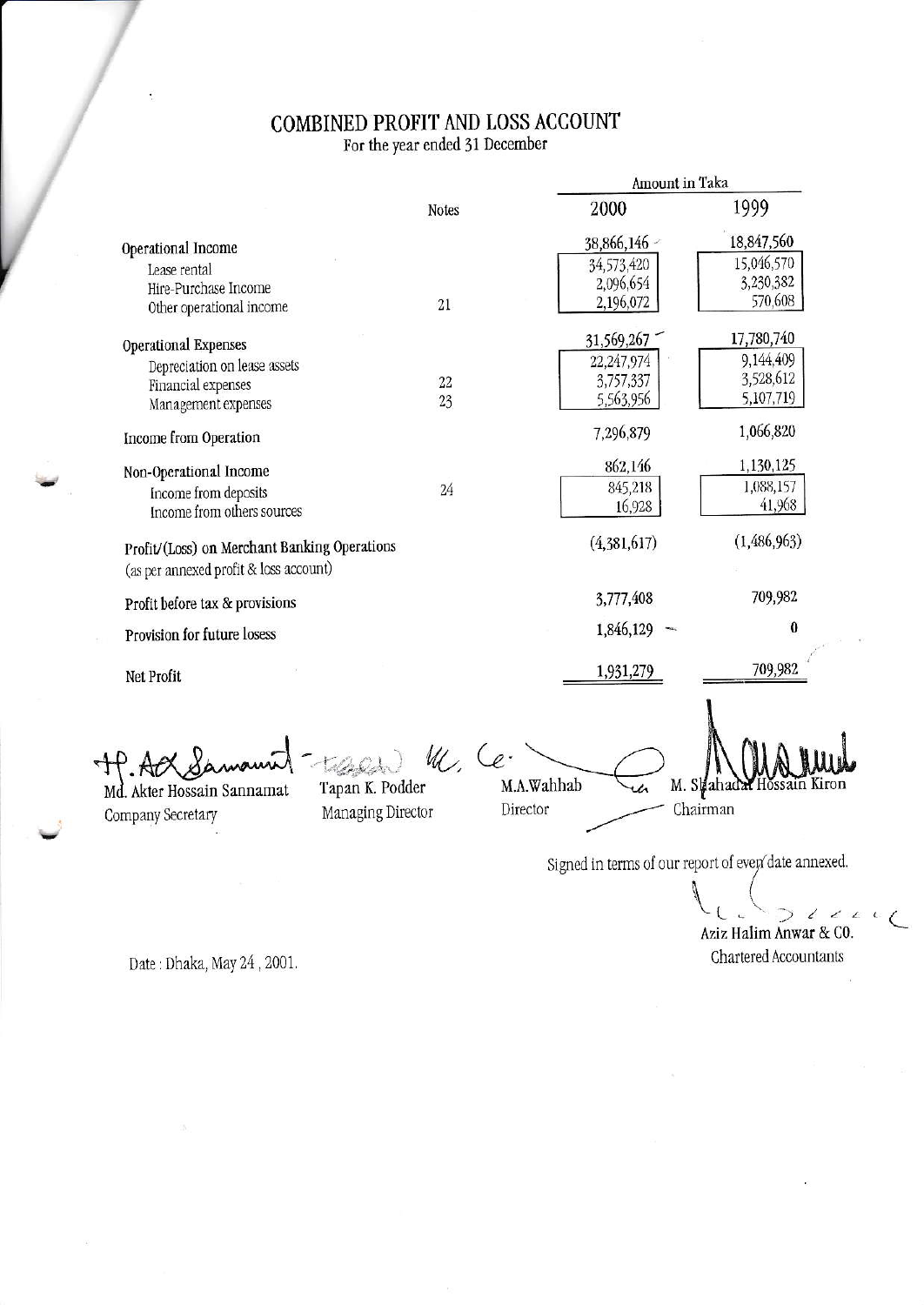## PROFIT AND LOSS ACCOUNT (Merchant Banking Operations) For the year ended 31 December

|                                                                                           | Notes    | Amount in Taka           |                                  |
|-------------------------------------------------------------------------------------------|----------|--------------------------|----------------------------------|
|                                                                                           |          | 2000                     | 1999                             |
| Operational Income                                                                        |          | (667,831)                | 1,580,402<br>1,786,000           |
| Fees, Commission etc.<br>Income/(loss) from sale in securities                            | 25<br>26 | 1,046,500<br>(2,687,565) | (798, 692)                       |
| Other operational income                                                                  | 21       | 973,234                  | 593,094                          |
| Operational Expenses                                                                      |          | 4,115,065                | 4,456,494                        |
| Financial expenses                                                                        | 22       |                          | 213,932                          |
| Management expenses                                                                       | 23       | 4,115,065                | 4,242,562                        |
| Income from Operation                                                                     |          | (4,782,896)              | (2,876,092)                      |
| Non-Operational Income<br>Income from deposits<br>Income from others sources              | 24       | 401,279<br>401,279       | 1,389,129<br>39,034<br>1,350,095 |
| Profit/(Loss) from operations transferred to<br>Combined Profit and Loss Account enclosed |          | (4,381,617)              | (1, 486, 963)                    |

Md. Akter Hossain Sannamat Company Secretary

W. Tapan K. Podder Managing Director

 $\mathcal{L}$ M.A.Wahhab Director

M. Shahadat Hossain Kiron

Chairman

Signed in terms of our report of even date annexed.

Aziz Halim Anwar & CO. Chartered Accountants

Date: Dhaka, May 24, 2001.